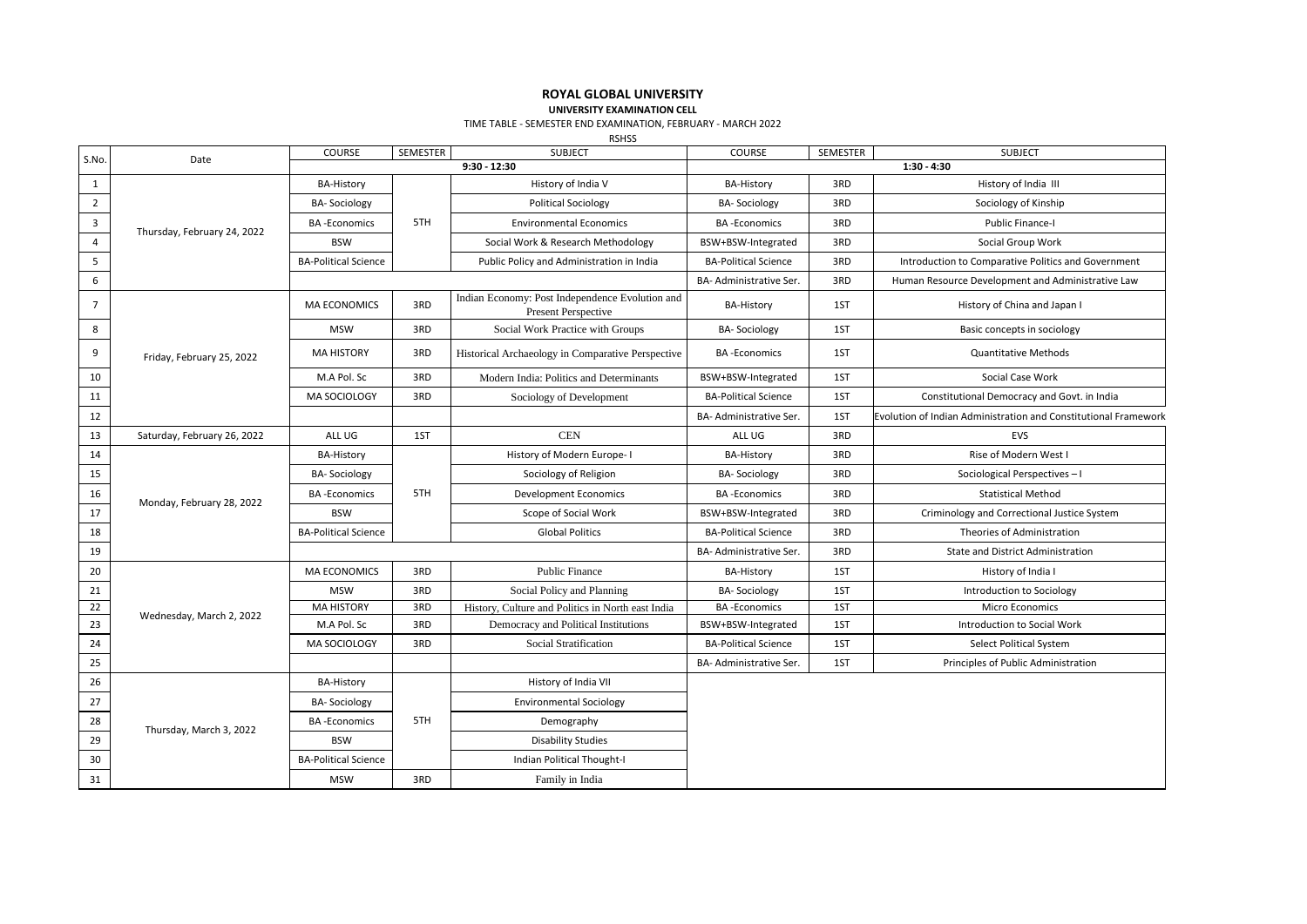## **ROYAL GLOBAL UNIVERSITY**

**UNIVERSITY EXAMINATION CELL**

TIME TABLE - SEMESTER END EXAMINATION, FEBRUARY - MARCH 2022

RSHSS

| S.No. | Date                     | COURSE                                                                                                                                                                                                                                                                                                                                | SEMESTER | <b>SUBJECT</b>                                   | COURSE                                                                                                                                                                                                                                           | SEMESTER | <b>SUBJECT</b>                                                                                                                                                            |
|-------|--------------------------|---------------------------------------------------------------------------------------------------------------------------------------------------------------------------------------------------------------------------------------------------------------------------------------------------------------------------------------|----------|--------------------------------------------------|--------------------------------------------------------------------------------------------------------------------------------------------------------------------------------------------------------------------------------------------------|----------|---------------------------------------------------------------------------------------------------------------------------------------------------------------------------|
|       |                          | $9:30 - 12:30$                                                                                                                                                                                                                                                                                                                        |          | $1:30 - 4:30$                                    |                                                                                                                                                                                                                                                  |          |                                                                                                                                                                           |
| 32    | Friday, March 4, 2022    | ALL PG                                                                                                                                                                                                                                                                                                                                | 3RD      | AEEC                                             | ALL UG                                                                                                                                                                                                                                           |          | GE-2/6 Banking Practices, Legal Literacy, Introduction to<br>Comuting, Entrepreneurship and Small Business, Travel Writing,<br>Immunity and Health, Nursery and Gardening |
| 33    |                          | ALL UG                                                                                                                                                                                                                                                                                                                                | 5TH      | <b>CEN</b>                                       | ALL UG                                                                                                                                                                                                                                           | 3RD      | <b>CEN</b>                                                                                                                                                                |
| 34    | Saturday, March 5, 2022  | ALL PG                                                                                                                                                                                                                                                                                                                                | 3RD      | <b>CEN</b>                                       |                                                                                                                                                                                                                                                  |          |                                                                                                                                                                           |
| 35    | Monday, March 7, 2022    | GE - 2/6 Basic Analytical Chemistry, Basics of Physiotherapy, Fundamentals of<br>Mathematics, Understanding and Managing Mental Health, Electoral Sytem in India,<br>Fundamentals of Automobile Engineering, Civil Engineering and Sustainable<br>Development, Fundamentals of Physics, Introduction to Virology, Sociology of gender |          |                                                  | GE - 2/6 Preventive Health Science, Human Biology and Diseases, Biofertilizers, Business Tourism, Front<br>Office Management, History of North-east, Dance, Public Health and Hygiene, Social Work and NGO<br>Management, , Social Media Studies |          |                                                                                                                                                                           |
| 36    |                          | <b>MSW</b>                                                                                                                                                                                                                                                                                                                            | 3RD      | Livelihood and Sustainable Development           |                                                                                                                                                                                                                                                  |          |                                                                                                                                                                           |
| 37    |                          | <b>MA ECONOMICS</b>                                                                                                                                                                                                                                                                                                                   | 3RD      | Economics of Insurance                           |                                                                                                                                                                                                                                                  |          |                                                                                                                                                                           |
| 38    |                          | <b>BA-History</b>                                                                                                                                                                                                                                                                                                                     |          | History of United States of America I            |                                                                                                                                                                                                                                                  |          |                                                                                                                                                                           |
| 39    | Tuesday, March 8, 2022   | <b>BA-Sociology</b>                                                                                                                                                                                                                                                                                                                   |          | Development Communication                        |                                                                                                                                                                                                                                                  |          |                                                                                                                                                                           |
| 40    |                          | <b>BA-Economics</b>                                                                                                                                                                                                                                                                                                                   | 5TH      | <b>Financial System</b>                          |                                                                                                                                                                                                                                                  |          |                                                                                                                                                                           |
| 41    |                          | <b>BSW</b>                                                                                                                                                                                                                                                                                                                            |          | Development Communication                        |                                                                                                                                                                                                                                                  |          |                                                                                                                                                                           |
| 42    |                          | <b>BA-Political Science</b>                                                                                                                                                                                                                                                                                                           |          | <b>Understanding South-Asia</b>                  |                                                                                                                                                                                                                                                  |          |                                                                                                                                                                           |
| 43    |                          | <b>MSW</b>                                                                                                                                                                                                                                                                                                                            | 3RD      | Child and Childhood in India                     |                                                                                                                                                                                                                                                  |          |                                                                                                                                                                           |
| 44    |                          | <b>MSW</b>                                                                                                                                                                                                                                                                                                                            | 3RD      | Criminology and Correctional Justice System      | <b>BA-History</b>                                                                                                                                                                                                                                | 1ST      | Social Formations and Cultural Patterns of the of the Ancient<br>World                                                                                                    |
| 45    |                          | MA ECONOMICS                                                                                                                                                                                                                                                                                                                          | 3RD      | Demography                                       | <b>BA-Sociology</b>                                                                                                                                                                                                                              | 1ST      | Sociology of India-I                                                                                                                                                      |
| 46    | Wednesday, March 9, 2022 | <b>MA HISTORY</b>                                                                                                                                                                                                                                                                                                                     | 3RD      | Colonialism and Law in British India             | <b>BA-Economics</b>                                                                                                                                                                                                                              | 1ST      | <b>Macro Economics</b>                                                                                                                                                    |
| 47    |                          | M.A Pol. Sc                                                                                                                                                                                                                                                                                                                           | 3RD      | <b>Research Methodology</b>                      | BSW+BSW-Integrated                                                                                                                                                                                                                               | 1ST      | Sociological Concepts for Social Work                                                                                                                                     |
| 48    |                          | MA SOCIOLOGY                                                                                                                                                                                                                                                                                                                          | 3RD      | <b>Environment</b> and Society                   | <b>BA-Political Science</b>                                                                                                                                                                                                                      | 1ST      | <b>Understanding Political Theory</b>                                                                                                                                     |
| 49    |                          |                                                                                                                                                                                                                                                                                                                                       |          |                                                  | BA- Administrative Ser.                                                                                                                                                                                                                          | 1ST      | Organizational Behavior and Accountability                                                                                                                                |
| 50    | Friday, March 11, 2022   | <b>MA ECONOMICS</b>                                                                                                                                                                                                                                                                                                                   | 3RD      | <b>Welfare Economics</b>                         |                                                                                                                                                                                                                                                  |          |                                                                                                                                                                           |
| 51    |                          | <b>MSW</b>                                                                                                                                                                                                                                                                                                                            | 3RD      | Disaster Management                              |                                                                                                                                                                                                                                                  |          |                                                                                                                                                                           |
| 52    |                          | <b>MA HISTORY</b>                                                                                                                                                                                                                                                                                                                     | 3RD      | Politics, Society and Culture in Medieval Deccan |                                                                                                                                                                                                                                                  |          |                                                                                                                                                                           |
| 53    |                          | M.A Pol. Sc                                                                                                                                                                                                                                                                                                                           | 3RD      | <b>Marxist Political Theory</b>                  |                                                                                                                                                                                                                                                  |          |                                                                                                                                                                           |
| 54    |                          | MA SOCIOLOGY                                                                                                                                                                                                                                                                                                                          | 3RD      | <b>Urban Sociology</b>                           |                                                                                                                                                                                                                                                  |          |                                                                                                                                                                           |
| 55    | Saturday, March 12, 2022 | ALL UG                                                                                                                                                                                                                                                                                                                                | 1ST      | <b>BHS</b>                                       |                                                                                                                                                                                                                                                  |          |                                                                                                                                                                           |
| 56    | Monday, March 14, 2022   |                                                                                                                                                                                                                                                                                                                                       |          |                                                  | ALL UG                                                                                                                                                                                                                                           | 3RD      | AEEC                                                                                                                                                                      |